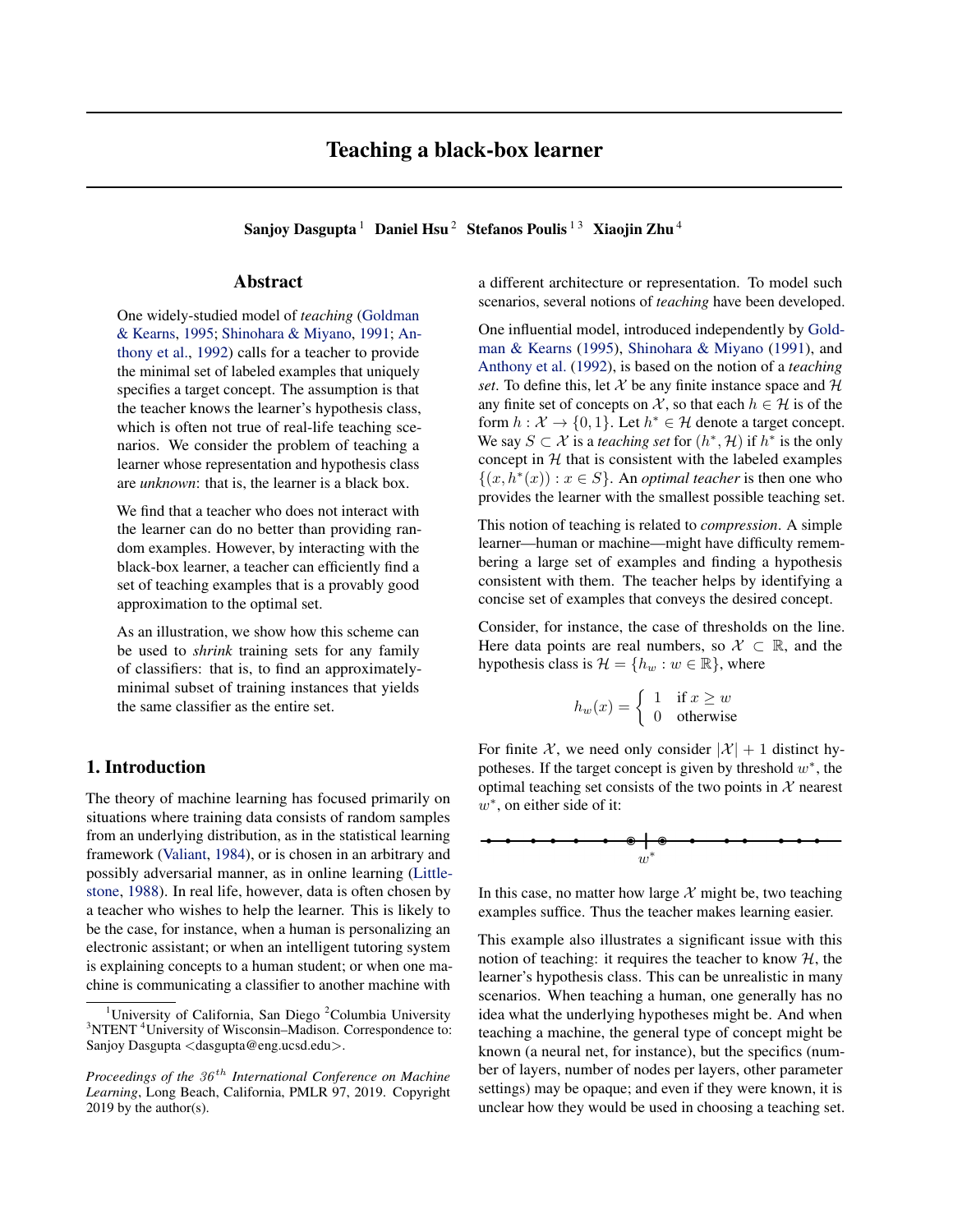Under the strong assumption that  $H$  is known, teaching does not need to be *adaptive*: the teacher merely serves up the relevant examples beforehand, and does not need to see what the learner does with them. We will call this *oblivious* teaching. This paper studies two basic questions.

- How well can oblivious teachers perform in situations where they are not aware of the learner's concept class?
- Can interaction help in such cases?

### 1.1. Contributions

We begin with a negative result for *oblivious* teaching.

We show that an oblivious teacher who does not know the learner's concept class must, in general, provide labels on all of  $X$ . This holds even if the teacher knows that the unknown class  $H$  has low VC dimension and small teaching set size.

We then provide two positive results for *interactive* teaching.

We consider an interactive protocol in which the teacher provides one teaching example at a time, and in the interim is allowed to probe the predictions of the learner's current model, rather like giving the learner a quiz. We show that without knowing  $H$ , such a teacher can efficiently pick a teaching set of size at most  $O(t \cdot \log |\mathcal{X}| \cdot \log |\mathcal{H}|)$ , where t is the optimal teaching set size for  $H$ .

We also look at a setting in which the teacher not only probes the learner's prediction, but also the learner's uncertainty levels. We show bounds on the number of teaching examples needed that depend only on the VC dimension of  $H$  and its *disagreement coefficient* [\(Hanneke,](#page-8-0) [2011\)](#page-8-0).

One interesting use of our teaching algorithm is in shrinking a training set T: finding a subset  $S \subset T$  that yields the same final classifier. This can be useful in situations where the computational complexity of training scales poorly (e.g. quadratically) with the number of training instances. Our method can be used with any black-box learner. It constructs S incrementally by adding a few examples at a time, assessing the resulting classifier, and then deciding whether more examples are needed. In this way, it never needs to train on more than  $|S|$  instances. We illustrate its behavior in experiments with kernel machines and neural nets.

#### 1.2. From finite to infinite

The notion of teaching set is defined for *finite* instance spaces and concept classes. To see what this means for more general spaces, suppose we have an arbitrary instance space  $\mathcal{X}^o$  and that there is some distribution P on this space. Suppose also that the possibly-infinite concept class  $\mathcal{H}^o$  has VC dimension d. Then, we can draw  $m = O(d/\epsilon)$  examples at random from  $P$  and treat these as a finite instance space  $X$ ; by standard generalization bounds, with high probability

over the choice of examples, any  $h \in \mathcal{H}$  that agrees with the target concept  $h^*$  on all of X will have error  $\leq \epsilon$  on distribution P. Moreover, since  $|\mathcal{X}| = m$ , we know by VC bounds [\(Sauer,](#page-8-0) [1972\)](#page-8-0) that the effective size of the hypothesis class is at most  $N = O(m^d)$ , and we can set H to this finite set of candidate concepts.

These equivalences,  $|\mathcal{X}| = O(d/\epsilon)$  and  $\mathcal{H} = O(|\mathcal{X}|^d)$ , are useful in interpreting the bounds we obtain. Our lower bound then says that an oblivious teacher will need to use a teaching set of size  $\Omega(d/\epsilon)$ , which could be very large for small  $\epsilon$ . On the other hand, an interactive teacher can find a teaching set of size  $O(t d \log^2(d/\epsilon))$ , which has only a logarithmic dependence on  $1/\epsilon$ .

### 1.3. Related work: models of teaching

The literature on teaching can be organized along two main dimensions: whether the learner is required to be consistent with all teaching examples and whether the teacher has full knowledge of the learner [\(Zhu et al.,](#page-8-0) [2018\)](#page-8-0).

Earlier theoretical work on teaching assumes both, such as the classic teaching dimension [\(Goldman & Kearns,](#page-8-0) [1995;](#page-8-0) [Shinohara & Miyano,](#page-8-0) [1991\)](#page-8-0), the recursive teaching dimension [\(Zilles et al.,](#page-8-0) [2011;](#page-8-0) [Hu et al.,](#page-8-0) [2017\)](#page-8-0) and the preferencebased teaching dimension [\(Gao et al.,](#page-8-0) [2017\)](#page-8-0). Recently, there has been growing interest in settings where both dimensions are negative: for instance, the learner is a convex empirical risk minimizer (e.g., [Liu & Zhu,](#page-8-0) [2016\)](#page-8-0), or the teacher does not target a specific learner [\(Zhu et al.,](#page-8-0) [2017\)](#page-8-0), or the teacher does not know the learner's hyper-parameters or hypothesis space [\(Liu et al.,](#page-8-0) [2017\)](#page-8-0). Of particular relevance is recent work by [Liu et al.](#page-8-0) [\(2018\)](#page-8-0), which assumes the teacher and the learner use different linear feature spaces. The teacher cannot fully observe the learner's linear model but knows the learner's algorithm and can employ active querying to learn the mapping between feature spaces.

In contrast, the present work assumes the learner is consistent with teaching examples but does not require knowledge of its concept class or learning algorithm. This setting is closer to that of classical learning theory and offers a crisp characterization of teaching black-box learners.

#### 1.4. Related work: sample compression

The notion of *sample compression* was introduced by [Little](#page-8-0)[stone & Warmuth](#page-8-0) [\(1986\)](#page-8-0) and has been the subject of much further work (e.g., [Floyd & Warmuth,](#page-8-0) [1995;](#page-8-0) [Moran & Yehu](#page-8-0)[dayoff,](#page-8-0) [2016\)](#page-8-0). It is centered on an intriguing question: for a given concept class  $H$ , is it possible to design (1) a learning algorithm A that operates on labeled samples of some fixed size  $k$ , and (2) a procedure that, given any labeled data set, chooses a subset of size  $k$  such that when  $A$  is applied to this subset, it produces a classifier consistent with the full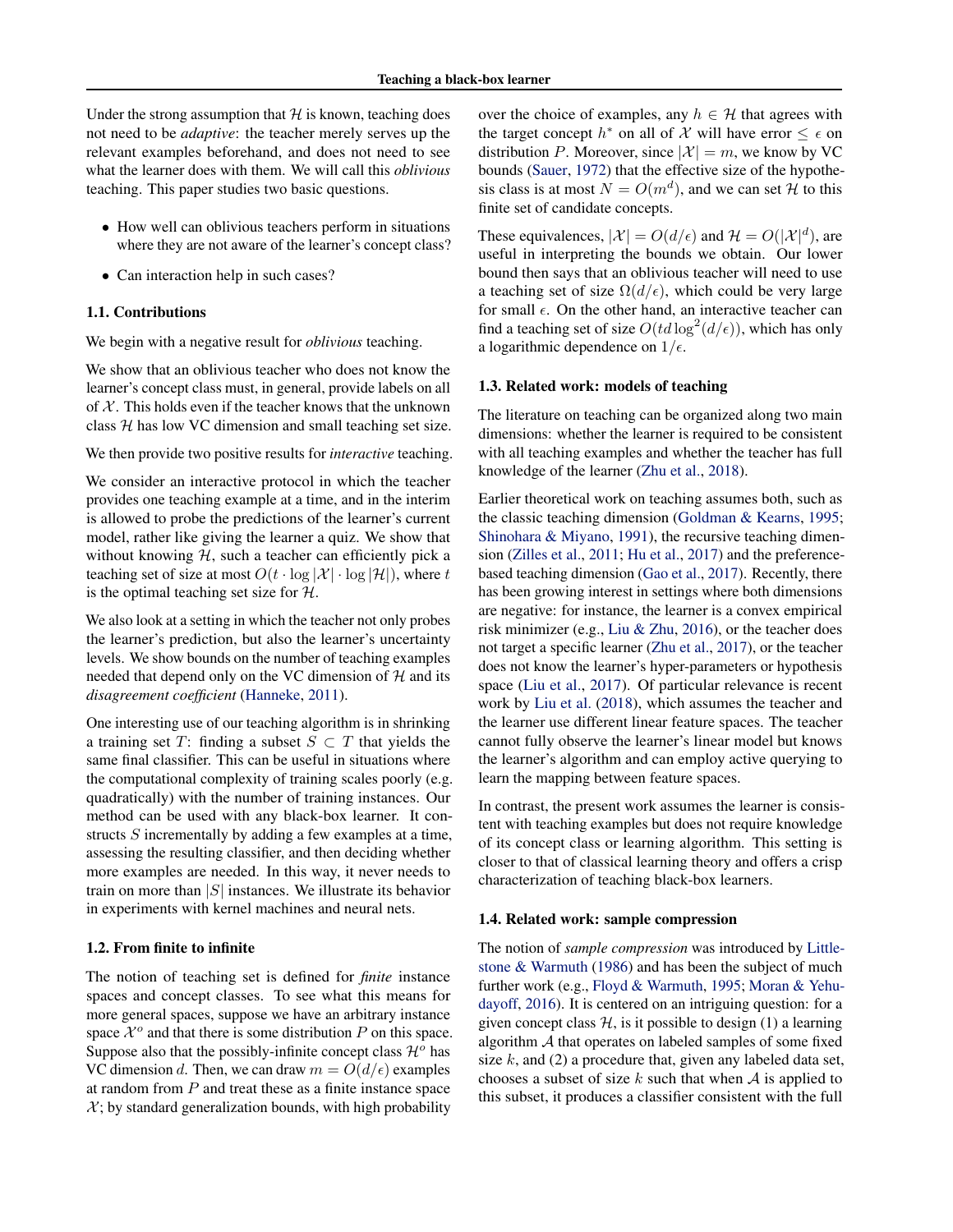<span id="page-2-0"></span>data set? A recent result of [Moran & Yehudayoff](#page-8-0) [\(2016\)](#page-8-0) showed that if H has VC dimension d, then  $k = d2^d$  is always achievable. The results in our paper can be thought of as a form of *adaptive sample compression*, where the concept class  $H$  is unknown and the learning algorithm  $A$ is fixed in advance and also unknown.

### 2. Lower bounds for oblivious teaching

Suppose the teacher knows only that the learner's concept class is one of  $\mathcal{H}_1, \ldots, \mathcal{H}_k$ , but not which one. They all contain the target  $h^*$ , and suppose they each have teaching sets of size t. What can an *oblivious* teacher do?

One option is to provide a teaching set for the union of the concept classes,  $\mathcal{H}_1 \cup \cdots \cup \mathcal{H}_k$ . This could have size up to tk. We'll see that, in general, an oblivious teacher can do no better than this. Thus, if  $k$  is large, the teacher simply has to provide labels for all of  $X$ .

We will demonstrate this lower bound through two examples that illustrate different problems with oblivious teaching.

#### 2.1. Example 1: Decision stumps

It might seem that, even without knowing  $H$  exactly, the teacher would still be able to select examples near the true decision boundary. We'll see that this is not the case. The different hypothesis classes could effectively deal with very different representations of the data, so that the identities of the "boundary examples" change dramatically from one hypothesis class to the next.

The instance space will be a finite set  $\mathcal{X} \subset \mathbb{R}^k$ , to be specified shortly. The concept classes  $\mathcal{H}_1, \ldots, \mathcal{H}_k$  consist of thresholds along individual coordinates:  $\mathcal{H}_i$  consists of all functions  $h_{i,w}: \mathcal{X} \to \{0,1\}$  of the form

$$
h_{i,w}(x) = \begin{cases} 1 & \text{if } x_i > w; \\ 0 & \text{otherwise.} \end{cases}
$$

where  $w \in \mathbb{R}$ . That is, the hypotheses in  $\mathcal{H}_i$  only use the *i*th coordinate of the data. Each  $\mathcal{H}_i$  has VC dimension 1 and has a teaching set of size 2.

We select  $X$  so that every point in it has either *all positive coordinates* or *all negative coordinates*. The target concept  $h^*$  is 1 if the coordinates are all positive and 0 if all negative. Thus  $h^*$  lies in every  $\mathcal{H}_i$ : in particular,  $h^* = h_{i,0}$  for all i.

Set  $\mathcal{X} = \{x^{(1)}, x^{(2)}, \dots, x^{(k)}, -x^{(1)}, \dots, -x^{(k)}\}$ , where the  $x^{(i)} \in \mathbb{R}_+^k$  are defined as follows:

- The values of the k features of  $x^{(i)}$  are  $2, 3, 4, \ldots, k$ , in that order, with a 1 inserted in the ith position.
- Thus  $x^{(1)} = (1, 2, 3, \ldots, k), x^{(2)} = (2, 1, 3, \ldots, k),$  $x^{(3)} = (2, 3, 1, \ldots, k)$ , and  $x^{(k)} = (2, 3, 4, \ldots, k, 1)$ .

Along any coordinate  $i$ , the correct threshold is 0, and the minimal teaching set consists of the two examples closest to 0, on either side of it. These are  $-x^{(i)}$ ,  $x^{(i)}$ , whose *i*th coordinates have values −1, 1 respectively. In other words: for  $\mathcal{H}_i$ , the optimal teaching set consists of  $-x^{(i)}$  and  $x^{(i)}$ .

However, the only teaching set that works for every  $\mathcal{H}_i$ simultaneously is all of  $X$ .

Theorem 1 *In the construction above, the concept classes*  $\mathcal{H}_1, \ldots, \mathcal{H}_k$  each have VC dimension 1 and teaching set *size 2. If an oblivious teacher does not know which of these concept classes is being used by the learner, the smallest possible teaching set it can provide is all of*  $\mathcal{X}$ *, of size*  $2k$ *.* 

PROOF: Consider any teaching set that leaves out some point in X, say  $x^{(i)}$ . Then, if the learner happens to have concept class  $\mathcal{H}_i$ , it can consistently set the threshold to be 1.5 along the *i*th coordinate, since the  $k - 1$  positive instances it has seen all have *i*th coordinate  $\geq 2$ . Thus it will get  $x^{(i)}$  wrong.  $\square$ 

Thus in this situation, the minimal teaching set has size  $tk$ , where t is the teaching set size of each individual  $\mathcal{H}_i$ .

#### 2.2. Example 2: All-but-one rules

In the previous example, the different concept classes  $\mathcal{H}_i$ dealt with different representations of the input, and the resulting differences in boundary regions created problems for the teacher. But even if the different hypothesis classes work with the same representation of the input, they might focus on different regions of the input space, in the sense of allowing a more detailed boundary in those regions. In such cases, a teaching set would need to provide the necessary level of detail in *all* of these regions.

To see a situation of this type, let  $X$  be a finite instance space. Define the target hypothesis  $h^*$  to be identically zero. For any  $x' \in \mathcal{X}$ , define hypothesis  $h_{x'} : \mathcal{X} \to \{0, 1\}$  to be zero everywhere except  $x'$ , that is,

$$
h_{x'}(x) = \begin{cases} 1 & \text{if } x = x'; \\ 0 & \text{otherwise.} \end{cases}
$$

For any subset  $S \subseteq \mathcal{X}$ , define hypothesis class  $\mathcal{H}(S) =$  $\{h^*\}\cup\{h_x : x \in S\}$ . Now, partition X into k subsets  $S_1, \ldots, S_k$  of size  $|\mathcal{X}|/k$  and define  $\mathcal{H}_j = \mathcal{H}(S_j)$ .

**Theorem 2** *In the construction above, each*  $\mathcal{H}_j$  *has VC dimension 1 and teaching set size*  $t = |\mathcal{X}|/k$ *. If an oblivious teacher does not know which of these concept classes is being used by the learner, the smallest teaching set it can provide is all of*  $X$ *, of size tk.* 

PROOF: Each hypothesis class  $\mathcal{H}_i = \mathcal{H}(S_i)$  has a teaching set of size  $t = |S_i|$ , consisting of  $\{(x, 0) : x \in S_i\}$ . There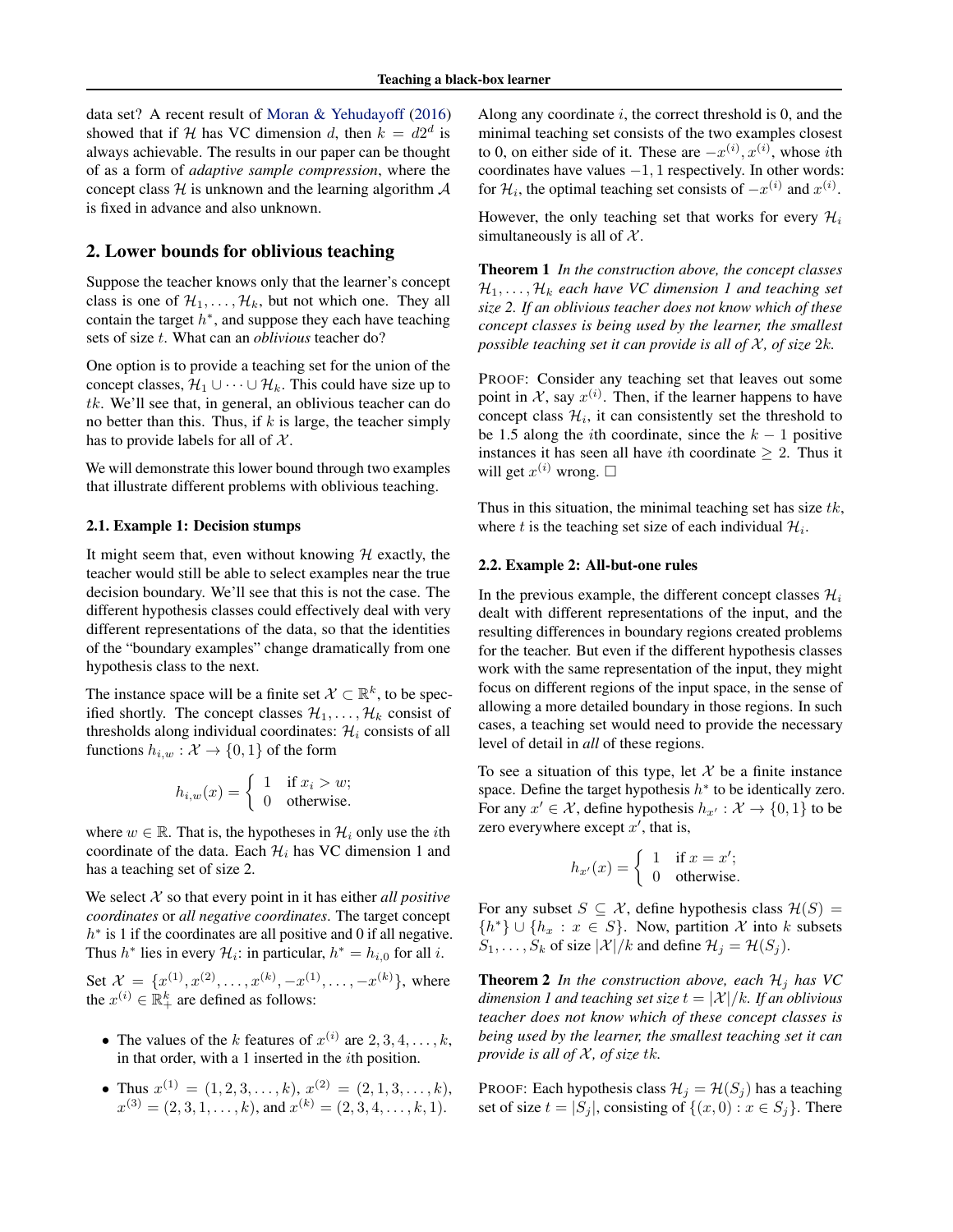<span id="page-3-0"></span>is no smaller teaching set: if  $x \in S_j$  is left out of the set, then the concepts  $h^*$  and  $h_x$  will both be consistent.

Likewise, if the teacher does not know which of  $\mathcal{H}_1, \ldots, \mathcal{H}_k$ is being used by the learner, its minimal teaching set must consist of *all* points in  $X$ . Suppose, on the contrary, that it leaves out a particular x, and that  $x \in S_i$ . Then a learner using  $\mathcal{H}_i$  could choose  $h_x$  as a consistent hypothesis.  $\Box$ 

# 3. Teaching by probing the learner's predictions

We now consider scenarios in which the teacher has *no knowledge* of the learner's concept class other than an upper bound on its size or VC dimension. It does not, for instance, have a shortlist of possibilities  $\mathcal{H}_1, \ldots, \mathcal{H}_k$ , as in the previous section. Nevertheless, if the teacher is allowed to interact with the learner, it can come up with a teaching set that is provably within a factor  $\log |\mathcal{X}| \cdot \log |\mathcal{H}|$  of optimal.

Here is a model in which the teacher and learner communicate in rounds of interaction.

On each round,

- The teacher supplies one or more teaching examples  $(x, y) \in \mathcal{X} \times \{0, 1\}$  to the learner.
- The learner gives the teacher a black-box classifier  $h: \mathcal{X} \rightarrow \{0,1\}$  that is consistent with all the teaching examples it has seen so far.

The idea here is that the teacher cannot look inside the black box classifier, but can test it on examples to get a sense of where its mistakes lie.

If the learner is a machine, this is a natural setup. If the learner is a human, probing the black box corresponds to giving the learner a quiz. In either case, we distinguish *teaching examples* from *probes* to the black box. It is of primary interest to keep the former small: they constitute a summary of what is important, and the learner is required to be consistent with them. But we also want the number of probes to be polynomially bounded.

We will say that an interactive teaching strategy of the type above is a (t, p)*-protocol* if it ultimately yields a teaching set of size  $t$  after making at most  $p$  probes.

#### 3.1. A generic interactive teaching procedure

Suppose the learner's hypothesis class  $H$  has optimal teaching set size  $t$ . The teacher has no information about  $H$ , except that it contains  $h^*$ . We will see that there is an efficient interactive protocol of the type above in which the

teacher needs to provide at most  $O(t \cdot \log |\mathcal{X}| \cdot \log |\mathcal{H}|)$ teaching examples before the learner converges to  $h^*$ .

The key idea is as follows. Teaching is essentially a *set cover* problem: each teaching example eliminates some suboptimal hypotheses in  $H$ , and a teaching set is a collection of examples that eliminate, or "cover", *all* sub-optimal hypotheses. By this view, optimal teaching is equivalent to minimum set cover. However, in our setting, the set to be covered—the set of sub-optimal hypotheses—is unknown, since  $H$  is unknown, and this would seem to be a major problem. But there is an alternative *online* formulation of the set cover problem, in which the elements to be covered are not provided beforehand but appear one at a time, and must be covered immediately. An elegant algorithm is known for online set cover [\(Alon et al.,](#page-8-0) [2009\)](#page-8-0), and we will see that it can be simulated in our setting.

The resulting learning algorithm is shown in Figure [1.](#page-4-0) It is a randomized procedure that begins by drawing values  $T_x$ , one for each  $x \in \mathcal{X}$ , from a suitable exponential distribution. Then the interaction loop begins. A key quantity computed by the algorithm, for any learner-supplied black-box classifier  $h$ , is the set of misclassified points,

$$
\Delta(h) = \{ x \in \mathcal{X} : h(x) \neq h^*(x) \}.
$$

Roughly speaking, the points  $x$  that are most likely to be chosen as teaching examples are those that have been misclassified multiple times by the learner's models, and for which  $T_x$  happens to be small.

Theorem 3 *Let* t *be the size of an optimal teaching set for* H. Pick any  $0 < \delta < 1$ . With probability at least  $1 - \delta$ , *the algorithm of Figure [1](#page-4-0) halts after at most*  $t \log(2|\mathcal{X}|)$ *iterations. The number of teaching examples it provides is in expectation at most*

$$
(1 + t \lg(2|\mathcal{X}|)) \cdot \left(\ln|\mathcal{H}| + \ln\frac{1}{\delta}\right)
$$

.

The algorithm of Figure [1](#page-4-0) is efficient and yields a teaching set of size  $O(t \cdot \log |\mathcal{X}| \cdot \log |\mathcal{H}|)$ , despite having no knowledge of the concept class  $H$ . This can be significantly better than a teaching set of all  $|\mathcal{X}|$  points, as we have seen would be needed by an oblivious teacher.

Along the way, the teacher makes  $O(t \cdot |\mathcal{X}| \cdot \log |\mathcal{X}|)$  probes to intermediate classifiers provided by the learner. This is polynomial, but is nonetheless significant, and consequently this algorithm is better for teaching machines than humans. In fact, we will later see (Section [5\)](#page-6-0) that probing all of  $X$  is inevitable when the teacher does not know H.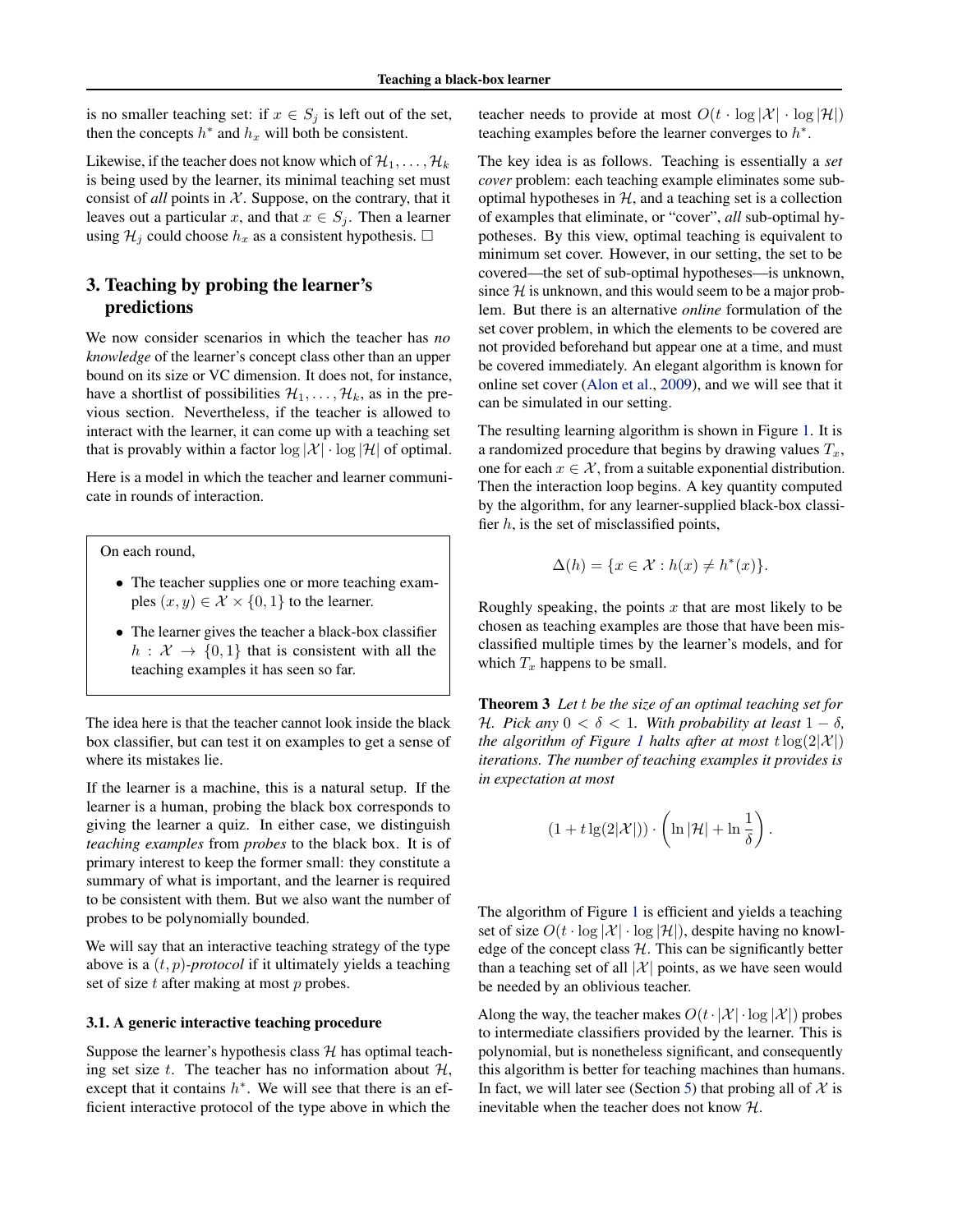- <span id="page-4-0"></span>1. Let  $S = \emptyset$  (teaching set)
- 2. For each  $x \in \mathcal{X}$ :
	- Initialize weight  $w(x) = 1/m$
	- Choose threshold  $T_x$  from an exponential distribution with rate  $\lambda = \ln(N/\delta)$
- 3. Repeat until done:
	- Learner provides some  $h : \mathcal{X} \to \{0, 1\}$  as a black box
	- By probing the black box, determine  $\Delta(h) = \{x \in \mathcal{X} : h(x) \neq h^*(x)\}\$
	- If  $\Delta(h) = \emptyset$ : halt and accept h
	- While  $w(\Delta(h)) < 1$ :
		- Double each  $w(x)$ , for  $x \in \Delta(h)$
		- If this doubling causes  $w(x)$  to exceed  $T_x$  for the first time, add x to S and provide  $(x, h^*(x))$  as a teaching example to the learner

Figure 1. The teacher's algorithm. Here  $m = |\mathcal{X}|$  and  $N = |\mathcal{H}|$ . For  $S \subset \mathcal{X}$ , we define  $w(S) = \sum_{x \in S} w(x)$ .

#### 3.2. Proof of Theorem [3](#page-3-0)

The proof of Theorem [3](#page-3-0) follows that of the original online set cover algorithm [\(Alon et al.,](#page-8-0) [2009\)](#page-8-0). We provide it here for reference and because it differs on several small details.

Lemma 4 *Let* t *be the size of an optimal teaching set for* H*. Then the total number of doubling steps performed by the algorithm is at most*  $t \cdot \lg(2m)$ *, and at any point in time,* 

$$
\sum_{x \in \mathcal{X}} w(x) \le 1 + t \cdot \lg(2m).
$$

PROOF: First,  $w(x) \le 2$  for all x, always. This is because  $w(x)$  increases only during a doubling step, which happens only if x belongs to a subset of X of total weight  $< 1$ .

Let  $T^* \subset \mathcal{X}$  denote an optimal teaching set, of size t. By definition,  $T^*$  must intersect  $\Delta(h)$  for all  $h \neq h^*$ . Now, a doubling step doubles the weight of each  $x \in \Delta(h)$ , and thus some element of  $T^*$ . And since the weight of an individual point begins at  $1/m$  and never exceeds 2, the total number of doubling steps cannot exceed  $t \cdot \lg(2m)$ .

During each doubling step,  $w(\Delta(h))$ , and thus  $\sum_x w(x)$ , increases by at most 1. The lemma follows by noting that the initial value of this summation is 1, and there are at most  $t \cdot \lg(2m)$  doubling steps.  $\Box$ 

**Lemma 5** *With probability at least*  $1 - \delta$ *, at the end of any iteration of the main loop, any hypothesis*  $h \neq h^*$  *with*  $w(\Delta(h)) > 1$  *is invalidated by the teaching examples.* 

PROOF: Fix any  $h \neq h^*$  and consider the first point in time at which  $w(\Delta(h)) \geq 1$ . Recall that the thresholds  $T_x$  are drawn from an exponential distribution with rate  $\lambda = \ln(N/\delta)$ . Thus the probability, over the random choice of thresholds, that no point in  $\Delta(h)$  is chosen as a teaching example is

$$
\prod_{x \in \Delta(h)} \Pr(w(x) \le T_x) = \prod_{x \in \Delta(h)} \exp(-\lambda w(x))
$$

$$
= \exp(-\lambda w(\Delta(h)))
$$

$$
\le \exp(-\lambda) = \frac{\delta}{N}.
$$

Now take a union bound over all N hypotheses in  $\mathcal{H}$ .  $\square$ 

Lemma 6 *The expected total number of teaching examples provided is at most*  $(1 + t \lg(2m)) \ln(N/\delta)$ *.* 

PROOF: The probability that any particular  $x \in \mathcal{X}$  is eventually provided as a teaching example is

Pr(final value of 
$$
w(x)
$$
 exceeds  $T_x$ )  
= 1 - Pr( $T_x > w(x)$ )  
= 1 - exp( $-\lambda w(x)$ )  $\leq \lambda w(x)$ 

where  $\lambda = \ln(N/\delta)$  is the rate parameter of the exponential distribution from which  $T_x$  is chosen. Thus

$$
\mathbb{E}[|S|] \leq \sum_{x \in \mathcal{X}} \lambda w(x) \leq \lambda (1 + t \lg(2m)),
$$

where the last inequality invokes Lemma 4.  $\Box$ 

# 4. Teaching by probing the learner's uncertainty

Suppose that the learner communicates not just a classifier but also its *uncertainty*. We model this by allowing the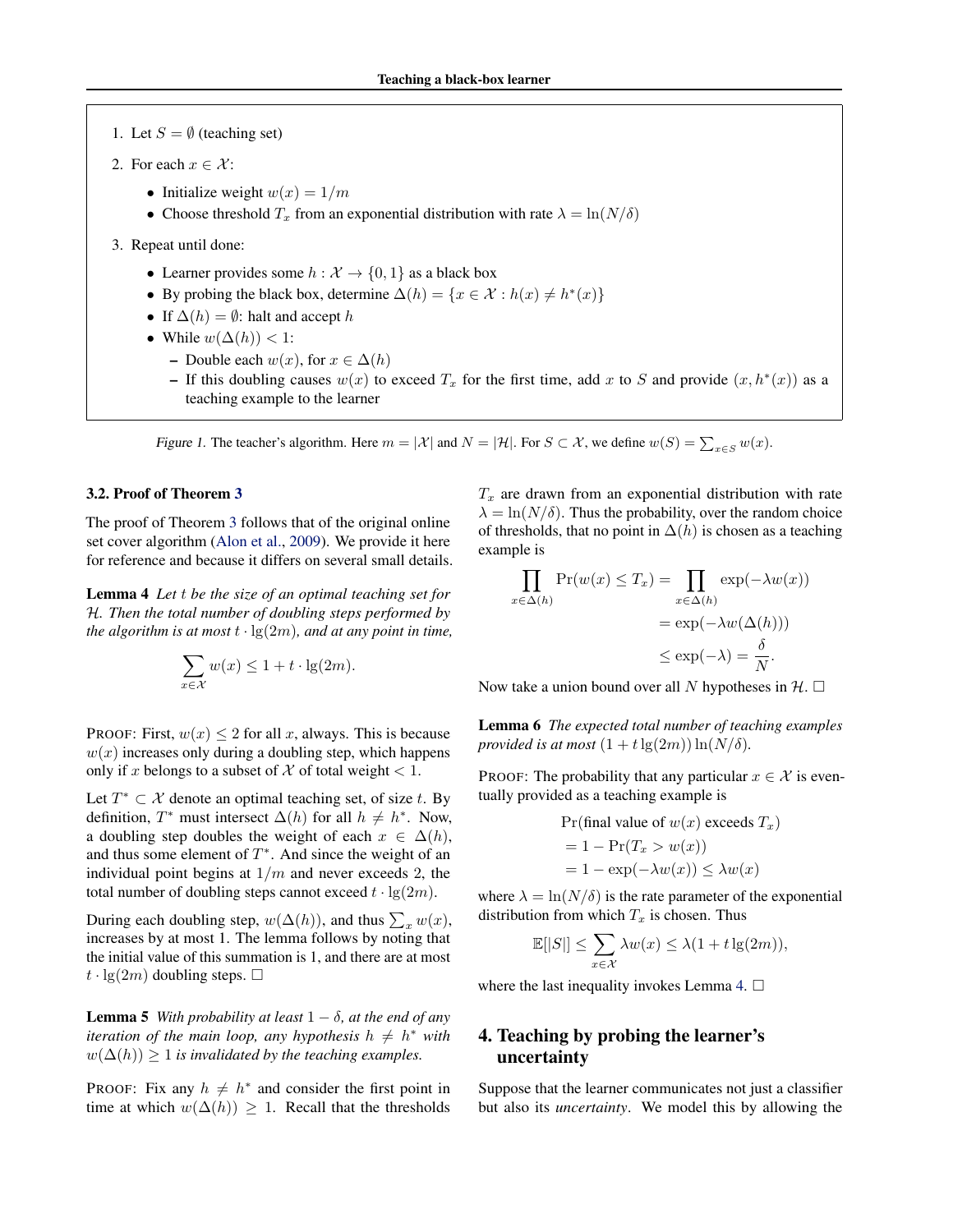<span id="page-5-0"></span>teacher two forms of communication with the learner:

- *Teaching example.* The teacher provides a labeled example  $(x, h^*(x))$ . The learner must subsequently adopt this as a hard constraint.
- *Uncertainty-rated probe.* The teacher makes a query x, and the learner answers according to its current version space:
	- 0 or 1 if everything in the version space agrees on this label
	- ? if there is disagreement within the version space

We will use the notation  $(t, p)$ *-protocol* if a teaching set of size  $t$  is produced after at most  $p$  uncertainty-rated probes.

To make the notion of disagreement precise, let V denote the current version space of the learner: that is, the set of hypotheses in  $H$  that are consistent with all teaching examples seen so far. We define  $DIS(V) = \{x \in$ X : there exist  $h, h' \in V$  for which  $h(x) \neq h'(x)$ . The uncertainty-rated probe then returns ? if  $x \in DIS(V)$ .

If the learner is a machine, it can easily return a black box that computes uncertainty probes. This is no harder than learning: if  $S$  is the set of labeled teaching examples so far, an uncertainty probe on  $x \in \mathcal{X}$  can be performed efficiently, as follows:

- Let  $S_0 = S \cup \{(x, 0)\}\)$ . Check if there is a hypothesis in H that perfectly fits  $S_0$ .
- Let  $S_1 = S \cup \{(x, 1)\}\)$ . Check if there is a hypothesis in H that perfectly fits  $S_1$ .
- If both succeed: return ?. If only  $S_0$  succeeds: return 0. If only  $S_1$  succeeds: return 1.

If the learner is human, the uncertainty probe model is less reasonable, and it would make sense to consider a version with weaker requirements, for instance where the learner answers ? if there is a substantial amount of disagreement on the label, with respect to its (unknown) prior over concepts.

### 4.1. Teaching by simulating the Cohn-Atlas-Ladner active learner

Uncertainty-rated probes permit a teaching strategy that simulates the active learning algorithm of [Cohn et al.](#page-8-0) [\(1994\)](#page-8-0):

- 1. Teacher randomly permutes instance space  $X$
- 2. For each  $x \in \mathcal{X}$ , in this order:
	- Teacher probes the learner on  $x$

• If learner returns ?: teacher provides  $(x, h^*(x))$ as a teaching example.

Using an analysis by [Hanneke](#page-8-0) [\(2011\)](#page-8-0), we show that this method constructs a teaching set of expected size  $\theta \cdot (\log^2 |\mathcal{X}| + \log |\mathcal{X}| \cdot \log |\mathcal{H}|)$ , where

$$
\theta = \sup_{r>0} \frac{\left| \bigcup_{h \in \mathcal{H}: |\Delta(h)| \le r} \Delta(h) \right|}{r}
$$

is the *disagreement coefficient* of  $h^*$  within  $H$ . (Recall  $\Delta(h) = \{x \in \mathcal{X} : h(x) \neq h^*(x)\}.$ 

Hanneke introduced the disagreement coefficient to bound the label complexity of active learning. To get some intuition for it in our context, consider k hypotheses  $h_1, \ldots, h_k$ that all differ from  $h^*$  on the same number of points, and suppose the hypothesis class is just  $\mathcal{H} = \{h_1, \ldots, h_k, h^*\}$ . If  $\Delta(h_i) \cap \Delta(h_i) = \emptyset$  for all  $i \neq j$  (so  $\theta = k$ ), then a teaching set must contain at least one point from each  $\Delta(h_i)$ . If, on the other hand, the  $\Delta(h_i)$  overlap substantially (so  $\theta \ll k$ ), then just a few random points in  $\Delta(h_1) \cup \cdots \cup \Delta(h_k)$  are likely to constitute a teaching set.

In many cases,  $\theta$  has a bound that is independent of the cardinality of  $\mathcal{X}$ ; see [Hanneke](#page-8-0) [\(2014\)](#page-8-0) for several examples. For instance, for thresholds on the line,  $\theta = 2$ .

Theorem 7 *The teaching strategy that simulates the Cohn-*Atlas-Ladner algorithm constructs a teaching set for  $(h^*,\mathcal{H})$ with expected cardinality  $O(\theta \cdot (\log^2 |\mathcal{X}| + \log |\mathcal{X}| \cdot \log |\mathcal{H}|)).$ 

Thus, a  $(\theta \cdot (\log^2 |\mathcal{X}| + \log |\mathcal{X}| \cdot \log |\mathcal{H}|), |\mathcal{X}|)$ -protocol is always achievable. A more careful analysis of [Hanneke](#page-8-0) [\(2011\)](#page-8-0) replaces the  $\log^2 |\mathcal{X}|$  with  $\log |\mathcal{X}| \cdot \log \log |\mathcal{X}|$ .

### 4.2. Proof of Theorem 7

Let  $x_1, x_2, \ldots, x_m$  be the random ordering of X used by the teacher (with  $m = |\mathcal{X}|$ ), and for any  $1 \leq k \leq m$ , let  $\mathcal{H}_k = \{h \in \mathcal{H} : \Delta(h) \cap \{x_1, \ldots, x_k\} \neq \emptyset\}$  be the hypotheses in  $H$  that disagree with  $h^*$  on at least one of the first  $k$  points.

Lemma 8 *The set of teaching examples provided through time*  $k$  *is a teaching set for*  $(h^*, H_k)$ *.* 

PROOF: Take any  $h \in \mathcal{H}_k$ , and consider the first  $x_i \in$  $\Delta(h) \cap \{x_1, \ldots, x_k\}$ . When the teacher probes the learner on  $x_i$ , the learner must return ?, as  $h(x_i) \neq h^*(x_i)$ . So  $(x_i, h^*(x_i))$  is provided as a teaching example.  $\Box$ 

Lemma 8 implies that the final set of teaching examples is indeed a teaching set for  $(h^*, \mathcal{H})$ . It remains to bound the (expected) number of teaching examples.

Define 
$$
r_{k,\delta} = (m/k) \ln(|\mathcal{H}|/\delta)
$$
.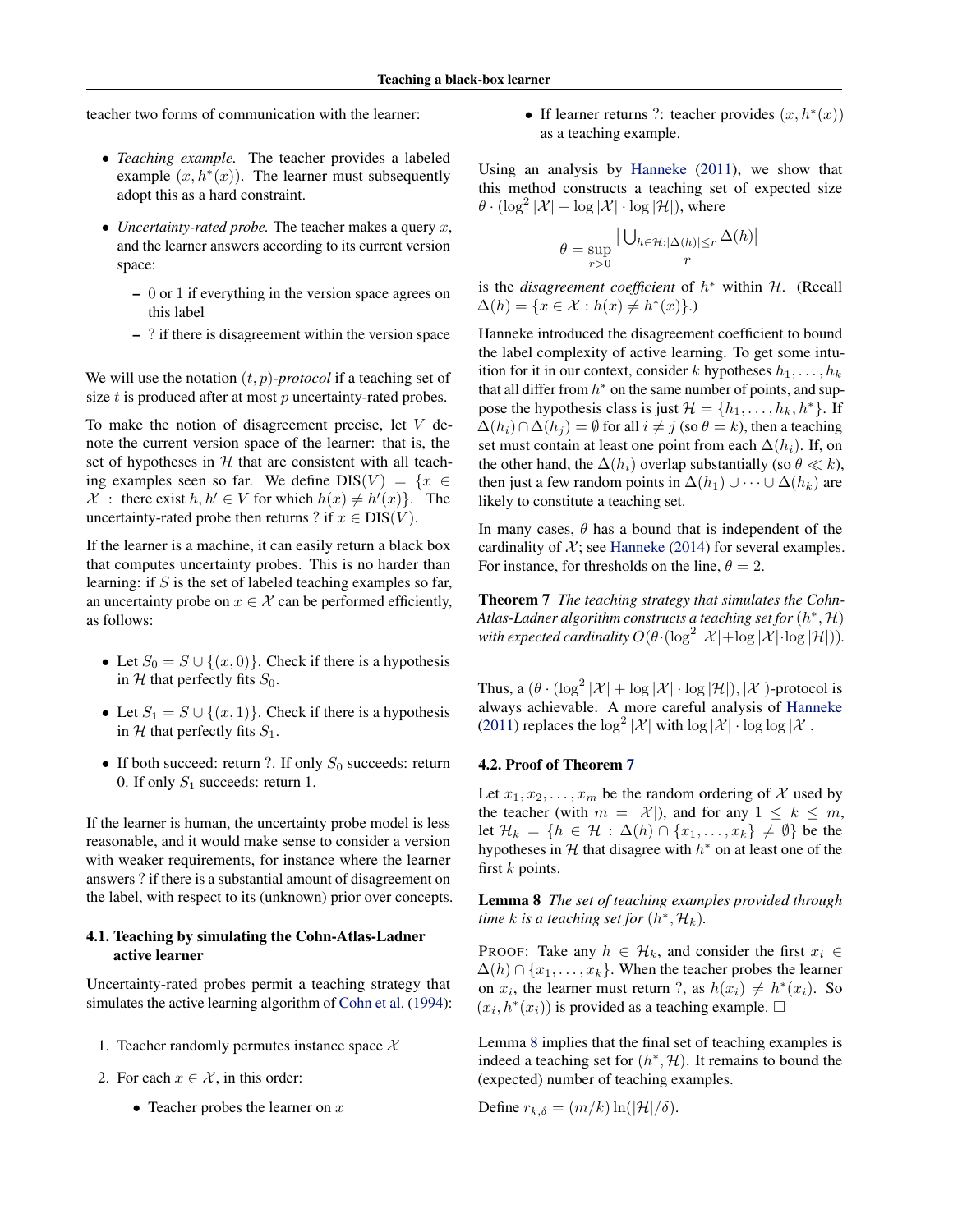<span id="page-6-0"></span>**Lemma 9** *Pick any*  $\delta \in (0,1)$  *and any*  $1 \leq k \leq m$ *. With probability at least*  $1 - \delta$ *, every hypothesis*  $h \in \mathcal{H}$  *that agrees with*  $h^*$  *on*  $x_1, \ldots, x_k$  *has*  $|\Delta(h)| \le r_{k,\delta}$ *.* 

PROOF: Pick a  $h \in \mathcal{H}$  with  $|\Delta(h)| > r_{k,\delta}$ . The probability that it agrees with  $x_1, \ldots, x_k$  is at most  $(1 - |\Delta(h)|/m)^k \le$  $\exp(-|\Delta(h)|k/m) < \delta/|\mathcal{H}|$ . Now apply a union bound over all such  $h.$   $\Box$ 

Lemma 10 *The expected number of teaching examples is*  $at most 2 + \theta \cdot \ln(m) \cdot \ln(|\mathcal{H}|m)$ .

PROOF: Let  $E_k$  be the  $1 - \delta$  probability event of Lemma [9,](#page-5-0) and let  $Q_k$  be the event that the learner returns ? when probed on  $x_k$ . We'll show that  $Pr(Q_k)$  is at most the probability that: either  $E_{k-1}$  does not happen, or  $x_k \in \mathcal{X}_{k,\delta}$  =  $\bigcup_{h \in \mathcal{H}: |\Delta(h)| \le r_{k-1,\delta}} \Delta(h)$ . Indeed, if  $Q_k$  happens, then by Lemma [8,](#page-5-0) there is some  $h \in \mathcal{H}$  that agrees with  $h^*$  on  $x_1, \ldots, x_{k-1}$ , but  $h(x_k) \neq h^*(x_k)$ . If  $E_{k-1}$  holds, then any such hypothesis  $h \in \mathcal{H}$  must have  $|\Delta(h)| \leq r_{k-1,\delta}$ . This line of reasoning gives the bound

$$
\begin{aligned} \Pr(Q_k) &\leq \Pr(\neg E_{k-1} \lor x_k \in \mathcal{X}_{k,\delta}) \\ &\leq \Pr(\neg E_{k-1}) + \frac{|\mathcal{X}_{k,\delta}|}{m} \leq \delta + \theta \cdot \frac{r_{k-1,\delta}}{m} .\end{aligned}
$$

Summing  $Pr(Q_k)$  from  $k = 1, ..., m$  and choosing  $\delta =$  $1/m$  proves the claim.  $\Box$ 

## 5. A lower bound on the number of probes

In both our teaching procedures, all of  $X$  is probed. To see why this is necessary, recall the hypothesis classes  $\mathcal{H}(S)$  of Section [2.2](#page-2-0) and consider  $|\mathcal{X}|$  classes of the form  $\mathcal{H}(\lbrace x \rbrace)$  =  $\{h^*, h_x\}$ , where x is a single element of X. Each such class has a teaching set of size 1, consisting of the labeled example  $(x, 0)$ . If the teacher does not know which of these concept classes is used by the learner, then every x must either be probed or supplied as a teaching example; otherwise, the teacher cannot be sure that the learner is not using  $h_x$ .

## 6. Experimental illustration

In this section, we use Algorithm [1](#page-4-0) to *shrink* several synthetic and real datasets, that is, to find subsets (teaching sets) of the data that yield the same final classifier. This can be useful for reducing storage/transmission costs of training data, or in situations where the computational complexity of training scales poorly with the number of samples.

Suppose the learning algorithm has running time  $T(n)$ , where  $n$  is the size of the training set. Algorithm [1](#page-4-0) builds a teaching set incrementally, in iterations that involve adding a few points, invoking the learning algorithm, and evaluating the classifier that results. If the teaching set sizes along

the way are  $t_1 < t_2 < \cdots < t_k$ , the total training time is  $T(t_1) + \cdots + T(t_k)$ , which can be much smaller than  $T(n)$ .

Synthetic data We looked at synthetic data in the form of *moons*, *circles*, and *mixtures*. For each, we generated twodimensional *separable* and *non-separable* datasets of 4000 points each, by varying the level of noise. We then tested Algorithm [1](#page-4-0) using SVM learners with linear, quadratic, and RBF kernels. For each simulation we report: (1) the support vectors (SVs) of each learner; (2) the teaching points (TPs), as decided by the algorithm; (3) the points that are both support vectors and teaching points (TPs AND SVs); and (4) teaching curves.

For a support vector machine, it is always possible to create a teaching set of size two by choosing the points so that their perpendicular bisector is the boundary; the maximummargin objective function will then yield exactly the target classifier. However, any given data set is unlikely to contain such a pair of points. Thus in our examples, the size of the optimal teaching set is not known, although it is certainly upper-bounded by the number of support vectors.

Some of the results are shown in Figure [2.](#page-7-0) For instance, the top left-hand panel shows the result of the teaching algorithm on the moon-shaped data. There are 123 support vectors in the full data set, but a teaching set of just 19 points is found. As can be seen on the right, these points are picked in five batches: the first batch has two points and already brings the accuracy above 75%. Overall, the learning algorithm is called five times, on data sets of size 2, 10, 13, 17, 19; and we get the same effect as calling it on the entire set of 4000 points.

The full range of experiments on synthetic data can be seen in Figures [3](#page-0-0) to [20](#page-0-0) in the appendix.

Real datasets We also looked at the MNIST and fashion MNIST [\(Xiao et al.,](#page-8-0) [2017\)](#page-8-0) datasets, both with 60K points.

- 1. On MNIST, we used an SVM with a quadratic kernel. This data has 32,320 support vectors, and a teaching set of 4,445 points is found (almost all support vectors).
- 2. On fashion MNIST, we used a convolutional network with 4 different layers of 2d convolutions (32, 64, 128, 128) each followed by a ReLU and a max pooling layer.

The bottom panel of Figure [2](#page-7-0) shows the teaching curves for these two data sets. In either case, the accuracy achieved on the full training set is below 100%.

For all experiments we used the same termination criterion: the algorithm terminated when it got within .01 of the accuracy of the learner that was trained using the full data. Also, to initialize the weight  $T_x$  of each data point we set the confidence parameter  $\delta$  of Algorithm [1](#page-4-0) to .1.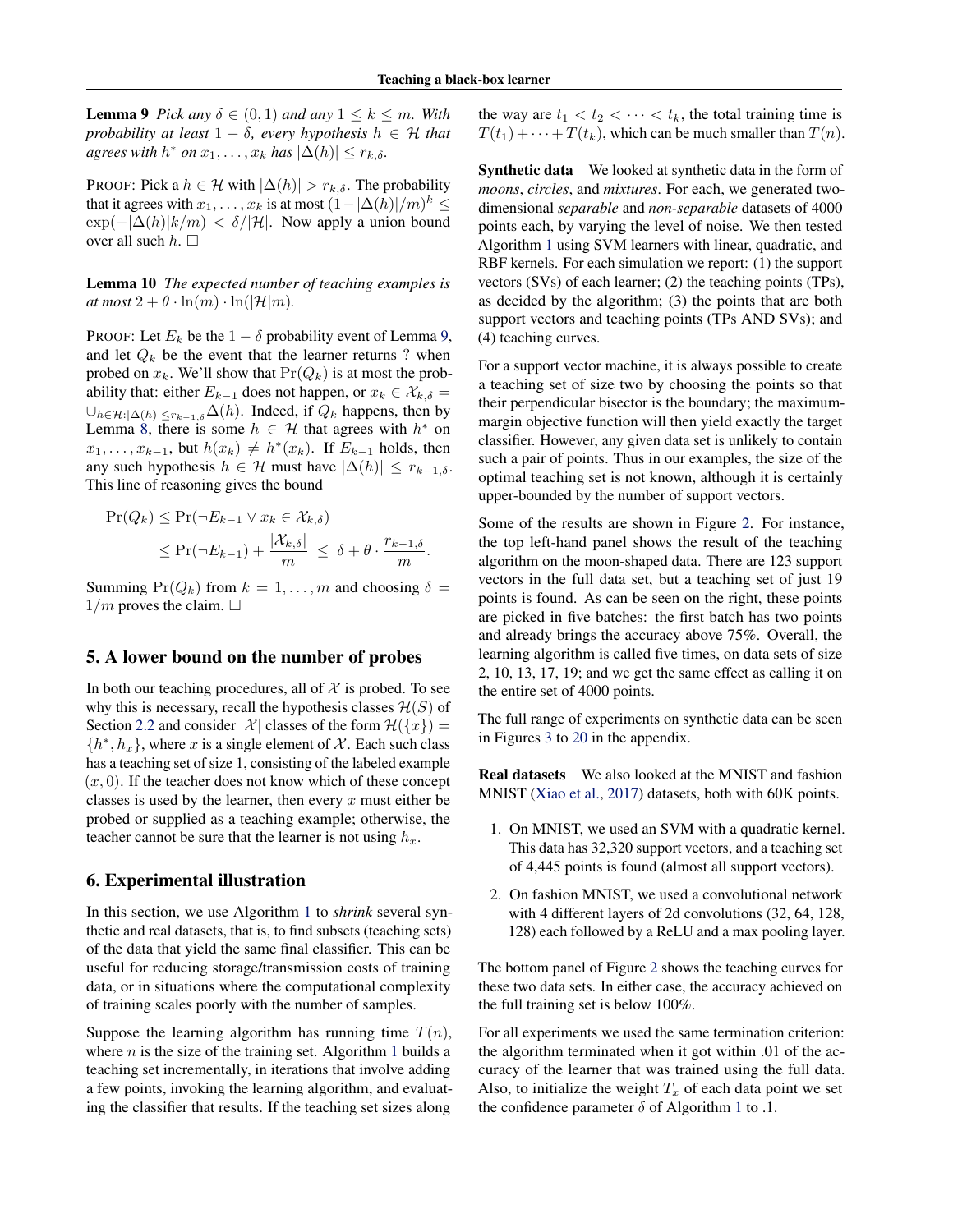$1.00 +$ 

<span id="page-7-0"></span>

type -  $RP \bullet SV \diamondsuit SV * TP \oplus TP$  $label$  $\bullet$  neg  $\bullet$  pos





type - RP  $\bullet$  SV  $\diamond$  SV + TP  $\oplus$  TP label . neg . pos

 $1.00 -$ 

0.75

 $0.50$ 

 $0.25$ 

 $0.00 -$ 

accuracy





Figure 2. Top: 'Moon' data with RBF kernel SVM; Middle: 'Mixtures' data with quadratic kernel; Bottom: MNIST (quadratic SVM) and Fashion MNIST (convolutional neural net). Shown: support vectors (SV), teaching points (TP), regular points (RP).